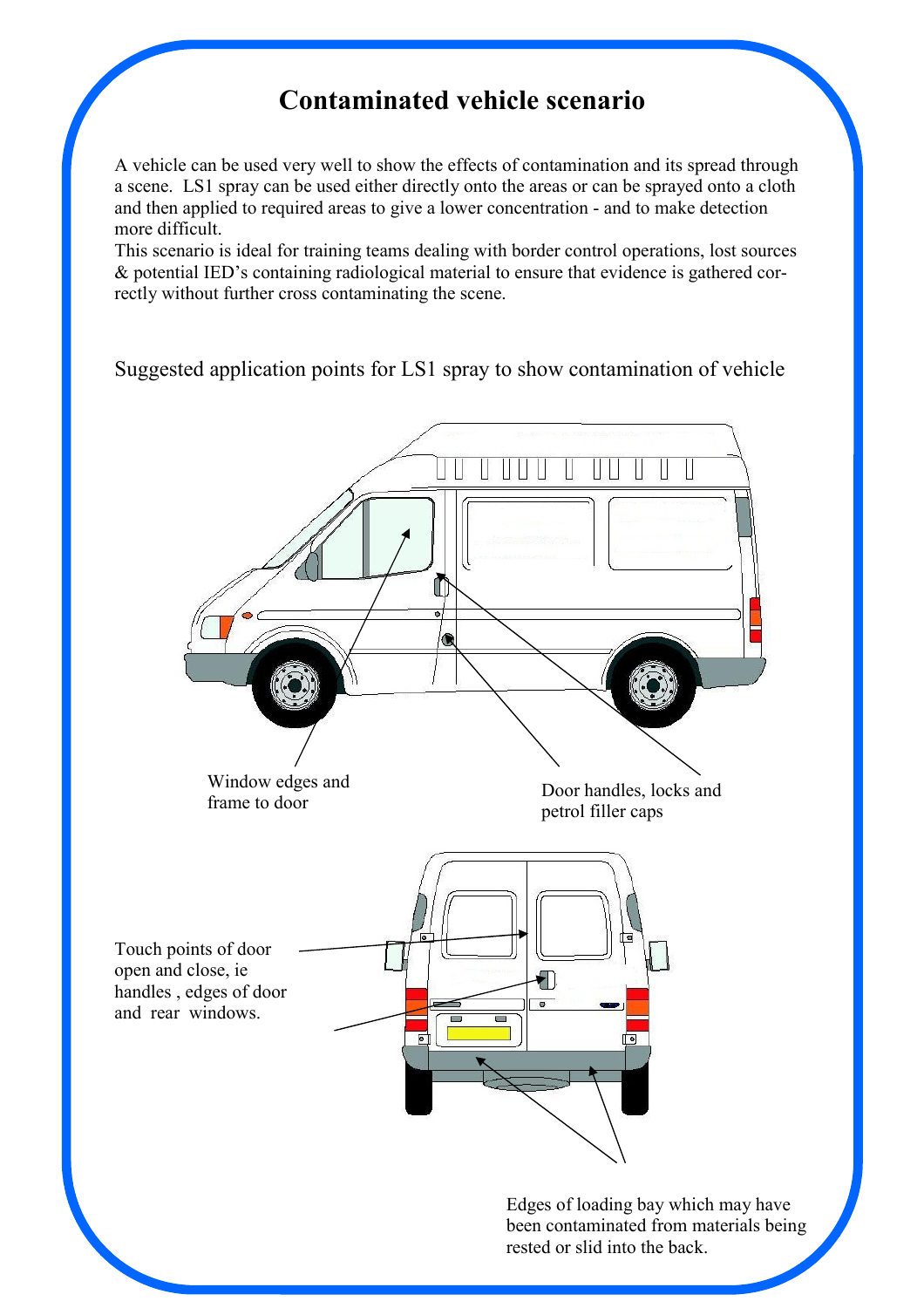## Internal application of LS1 spray



Heavier application on areas likely to have been most used, including gear stick, radio controls and glove box

Steering wheel and indicator and light switches should be contaminated.

Window controls or winders, pockets and trim edges where clothing contact would have been made.



Door sills from contaminated feet and edges of door frame .